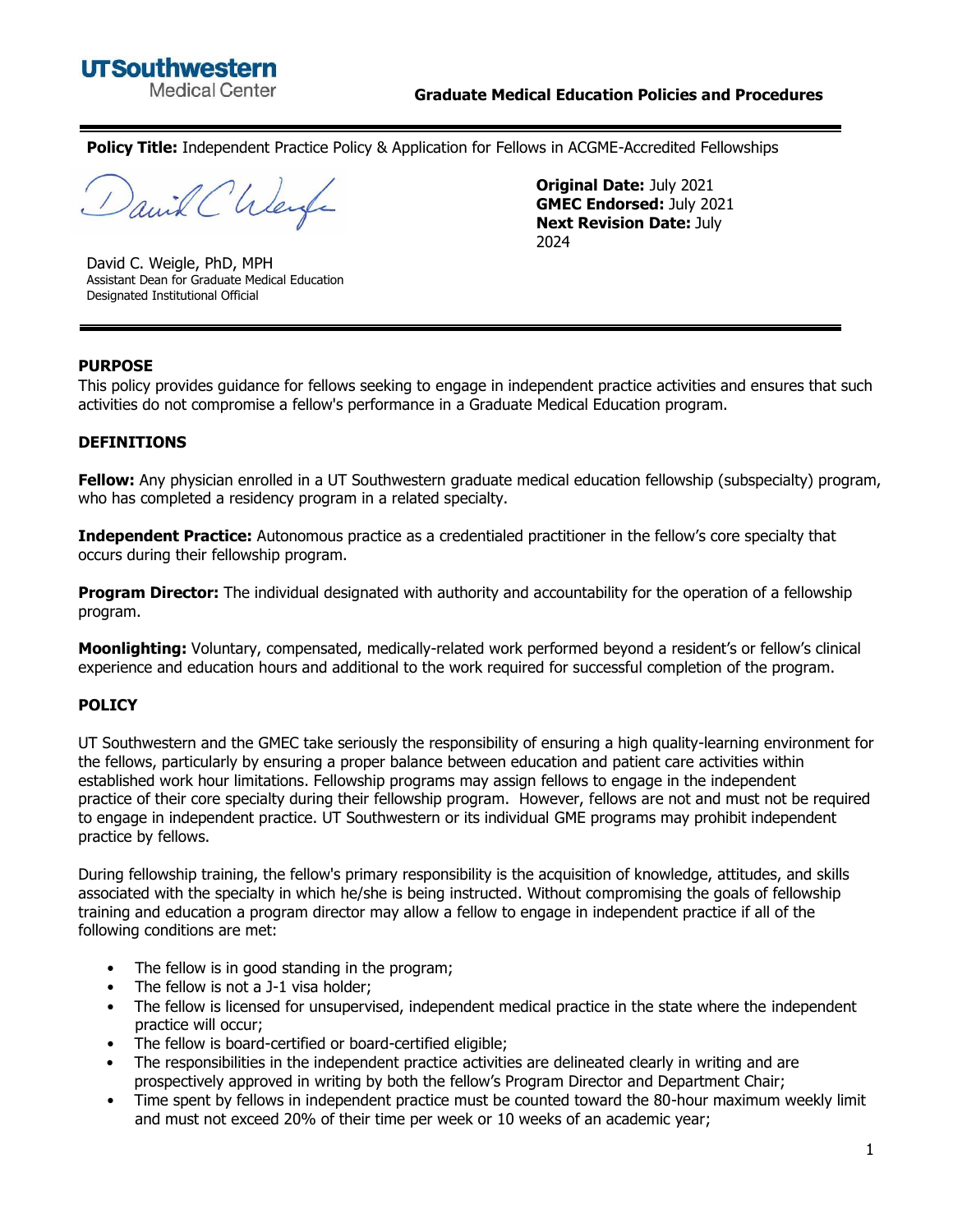## **UTSouthwestern**

**Medical Center** 

#### **Graduate Medical Education Policies and Procedures**

- The Program Director agrees to verify that the fellow meets, and continues to meet, all requirements; and
- Written documentation of the independent practice activity is filed with the fellowship records and is available for GME Committee and Compliance Office monitoring.

Any fellow that is granted permission by his/her program director to engage in independent practice, must include the time spent in independent practice in work hour reporting. In such cases, the independent practice workload must not interfere with the ability of the fellow to achieve the goals and objectives of the GME program. Independent practice refers to someone who has board certification in a primary specialty, and therefore is NOT considered moonlighting. Each program may have its own policy on such outside activities, which may be more restrictive than that of the Institution.

The fellow's performance in the fellowship program must be monitored for the effect of independent practice activities, and adverse effects, as well as any noncompliance with this policy, may lead to withdrawal of permission to engage in independent practice. UT Southwestern or any of it graduate medical education programs may prohibit independent practice by any fellow(s).

All requests for fellows seeking to engage in independent practice activities must be reviewed and approved by the Office of Institutional Compliance and by the Office of Graduate Medical Education. See Appendix A: Application for Independent Practice.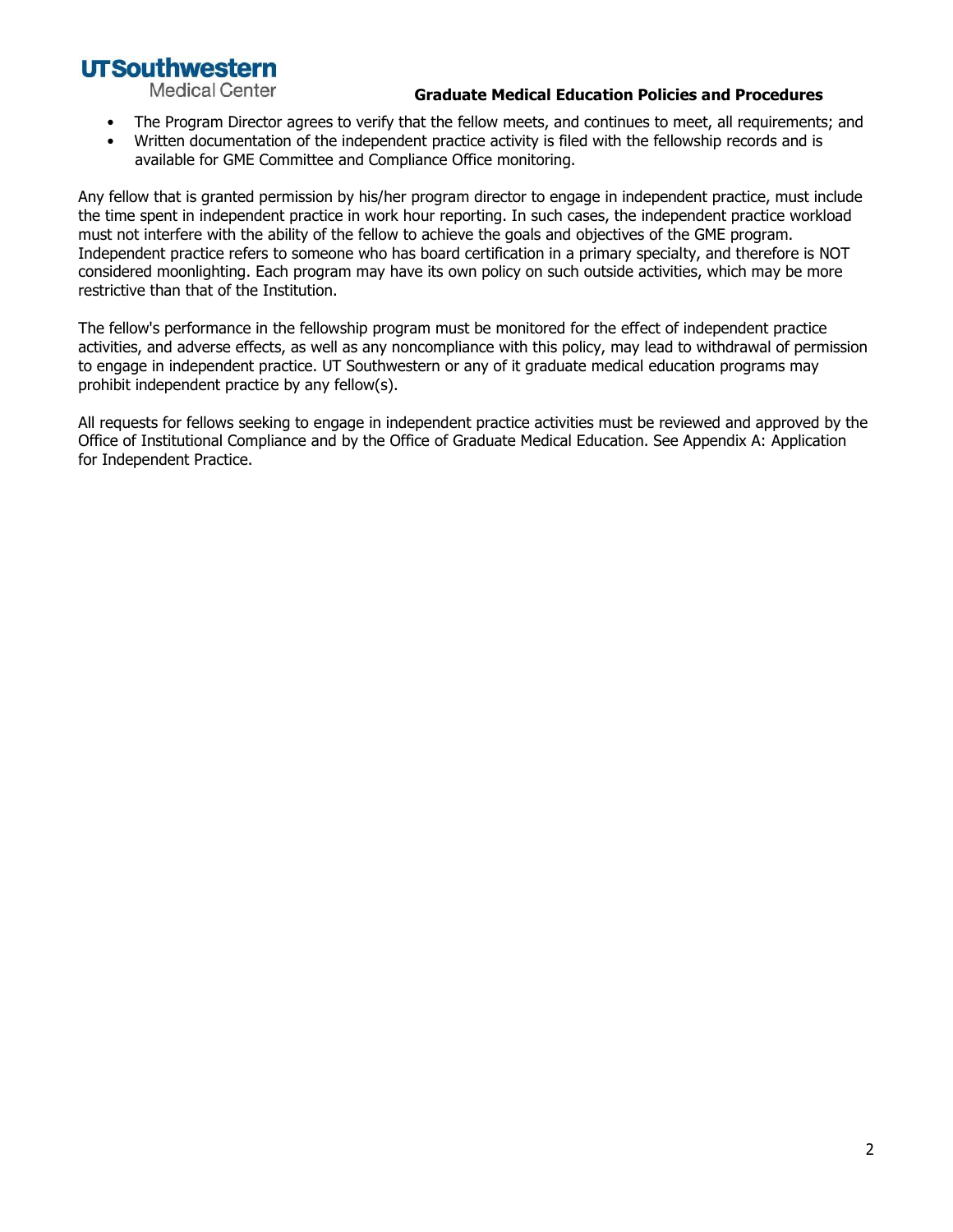# **UTSouthwestern Medical Center**

### **Appendix A: Application for Independent Practice**

Fellows who have previously completed ACGME-accredited residency programs have demonstrated sufficient competence to enter autonomous practice within their core specialty. Therefore, fellowship programs may assign fellows to engage in the independent practice of their core specialty during their fellowship program.

This option is designed to enhance fellows' maturation and competence in their core specialty. This enables fellows to occupy a dual role in the health system: as learners in their subspecialty, and as credentialed practitioners in their core specialty. Independent practice refers to someone who has board certification in a primary specialty, and therefore is NOT considered moonlighting.

If programs permit their fellows to utilize the independent practice option, it must not exceed 20 percent of their time per week or 10 weeks of an academic year. Hours worked in independent practice during fellowship still fall under the clinical and educational work hour limits. Additional compensation is not provided for this independent practice component of the training experience, and fellows will remain subject to applicable University and hospital policies, procedures, and rules surrounding independent clinical practice.

#### **Request for Fellow to Engage in Independent Practice**

| Description of independent practice services to be provided: |  |  |  |
|--------------------------------------------------------------|--|--|--|
|                                                              |  |  |  |
|                                                              |  |  |  |
|                                                              |  |  |  |
| Billing at UTSW (check one):                                 |  |  |  |

- $\Box$  I intend to bill payors for my independent practice services, separate from my fellowship.
- I do *not* intend to bill payors for my independent practice services, separate from my fellowship.

Independent Practice Application for Fellows in ACGME-Accredited Fellowships ©2020 UT Southwestern University